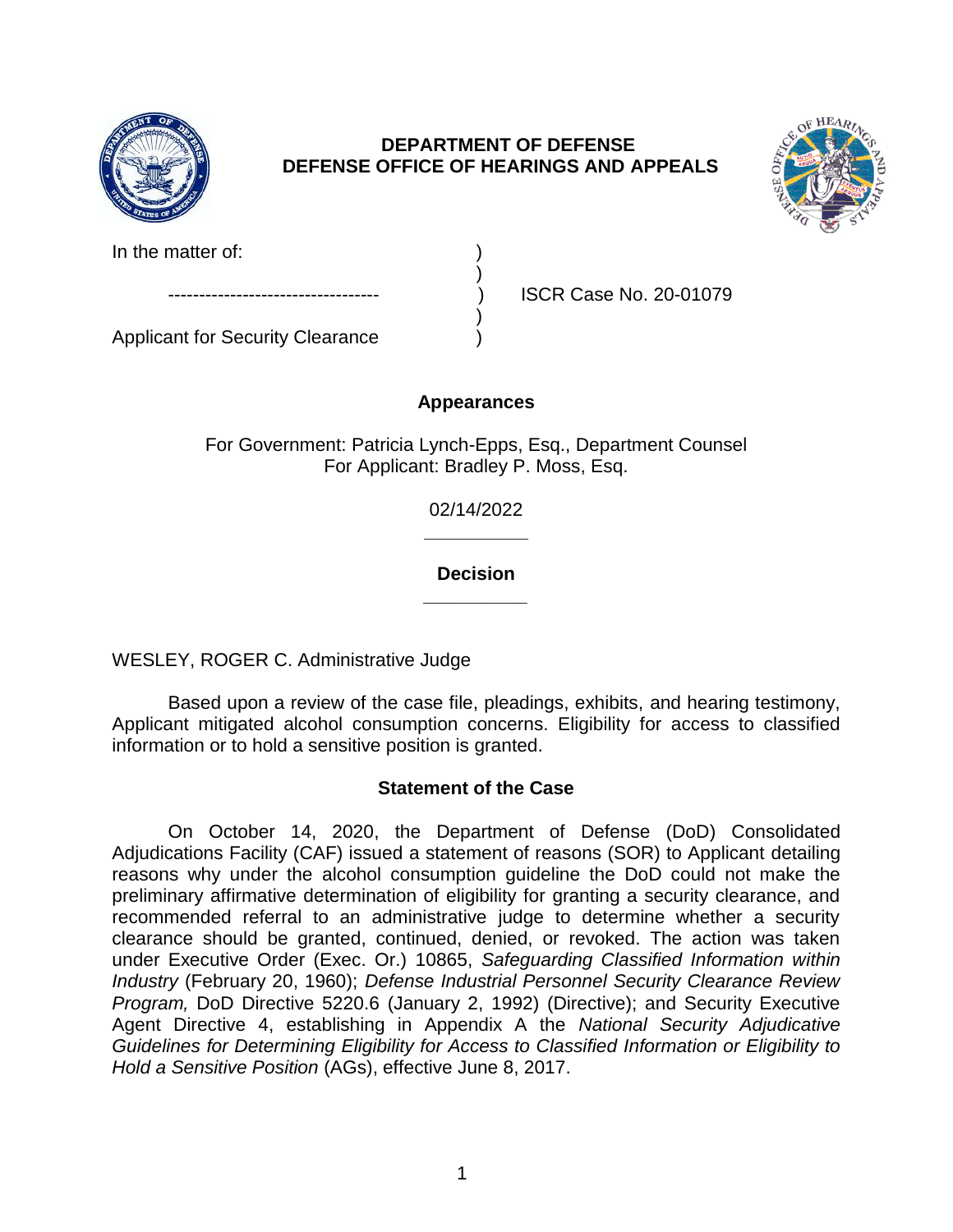Applicant responded to the SOR on November 10, 2020 and requested a hearing. The case was assigned to me on August 23, 2021. A hearing was scheduled for November 4, 2021, and heard on the same date. At the hearing, the Government's case consisted of seven exhibits. (GEs 1-7) Applicant relied on four exhibits (AEs A-D) and four witnesses (including himself). The transcript was received on November 15, 2021.

#### **Procedural Issues**

 Before the close of the hearing, Applicant requested the record be kept open to permit him the opportunity to supplement the record as needed. For good cause shown, Applicant was granted seven days to supplement the record as needed from Applicant's substance abuse counselor. The Government was afforded two days to respond. Within the time permitted, Applicant supplemented the record with a supporting letter from his spouse, but did not include a post-hearing submission from his substance abuse as Applicant's AE E. counselor. Applicant's submission of his spouse's letter was admitted without objection

### **Summary of Pleadings**

 Under Guideline G, Applicant allegedly (a) was arrested and charged n November 2018 with or driving under the influence (DUI) of alcohol, DUI per se, driving while impaired by alcohol, driving while so far impaired by alcohol cannot driving safely, and negligent driving vehicle in careless and imprudent manner endangering property, life, and person, pleaded guilty to the DUI charge, and was sentenced, *inter alia*, to two years of confinement (all but 90 days suspended), mandatory outpatient alcohol treatment, and probation through August 2021; (b) was arrested in February 2017 for DUI, pleaded guilty to DUI, and was sentenced to, *inter alia*, four days of confinement and payment of a fine; and (c) was arrested and charged with, *inter alia,* DUI of alcohol per se, pleaded guilty to the charge and received probation before judgment, during which time he was required to complete an alcohol substance abuse class.

 In his response to the SOR, Applicant admitted each of the allegations covered by SOR guideline G. He provided no explanations or clarifications of his answers.

#### **Findings of Fact**

 clearance. The admitted allegations are incorporated and adopted as relevant and Applicant is a 37-year-old employee of a defense contractor who seeks a security material findings. Additional findings follow.

#### **Background**

 Applicant married his former coworker in October 2021 following a dating relationship that began in 2020. (AE E; Tr. 103, 129) He has one child (a son, age 18) from a prior relationship, who resides with his mother. (GE 1; Tr. 136-138) While Applicant has not seen his son in 10 years (Tr. 137), he has stayed in contact with him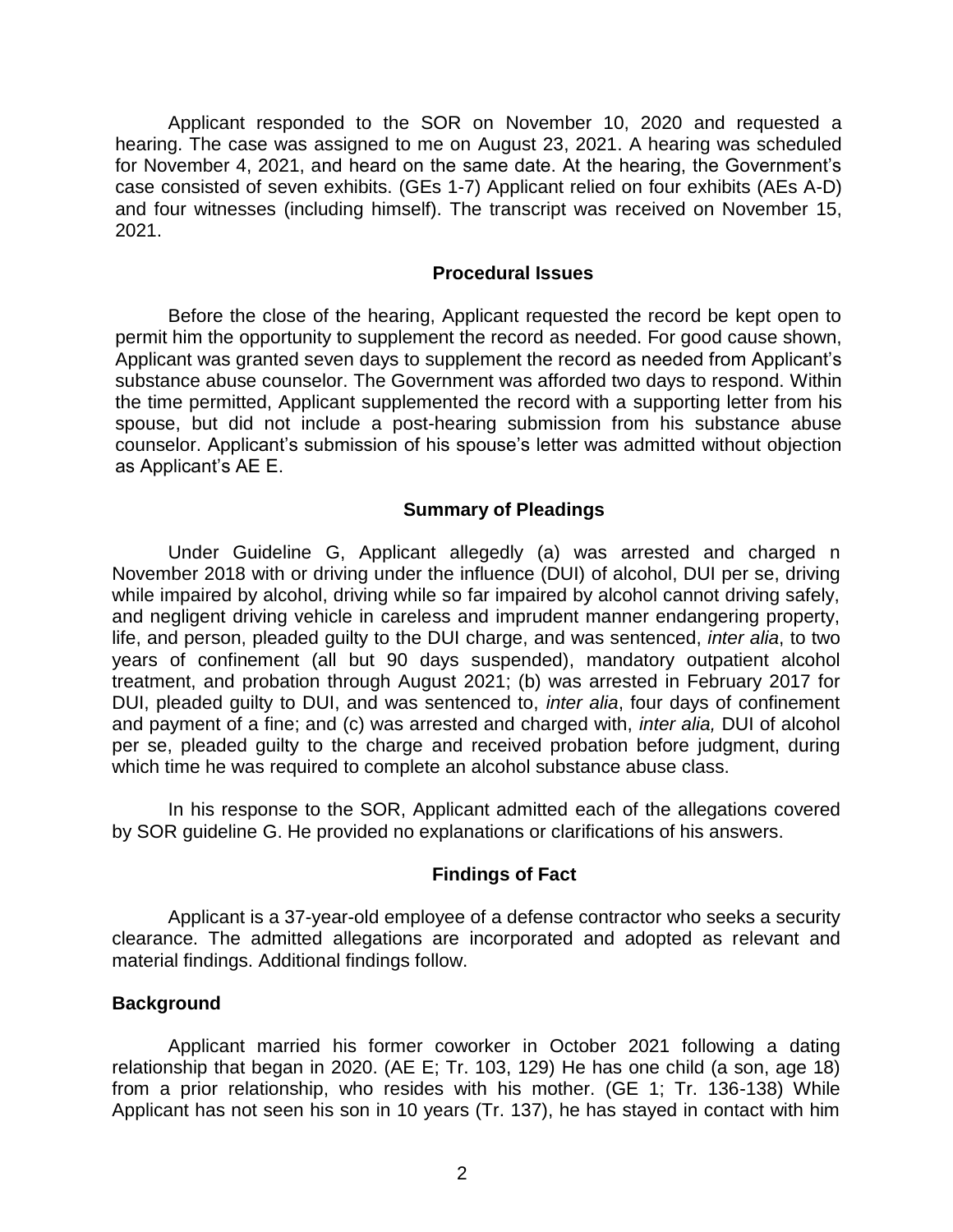and continues to provide financial support to him. (Tr. 141) Applicant averred that his son enlisted in the Marine Corps following his high school graduation. (Tr. 138)

 Applicant earned his high school diploma in June 2003 and has earned several certifications in the IT field since graduating from high school. (GE 1; Tr. 73) He attended college classes, beginning in September 2019, and recently earned a bachelor's degree in network security (Tr. 104) Applicant enlisted in the Army in September 2003 and served one month of active duty before being discharged under the Army's early separation guidelines. (GE 1; Tr. 104)

Since September 2015, Applicant has been employed by his current employer as a senior system administrator and more recently as a cloud compliance lead. (GE 1; Tr. 73) For the past eight years, he has been involved professionally in the information technology (IT) field. Between June 2005 and September 2015, Applicant worked for other non-defense employers in various jobs. (GE 1)

### **Applicant's alcohol consumption and arrest-history**

 Applicant was introduced to alcohol at the age 15 (mostly beer). (GE 2) Alcoholism runs in his family. (Tr. 109) From ages 18 to 22, he regularly consumed alcohol socially (mostly mixed drinks) and often drank to a level of intoxication in social situations with co-workers and friends on weekends. (Tr. 111)

 Between September 2011 and November 2018, Applicant was involved in three- alcohol-related incidents. (GEs 2-7 and AEs A-D; Tr. 75-102) In September 2011, after hanging out and drinking with a friend at a party, he was stopped by police for a cited officer arrested Applicant and charged him with DUI, DUI per se, and driving while impaired by alcohol. Applicant pleaded guilty to DUI per se and received probation. (GEs 1-2 and 7) His probation conditions included a requirement that he complete an inoperable license plate. (GE. 2) After administering a field sobriety test of Applicant, the alcohol substance abuse class. (GE 7)

 Following his 2011 DUI incident, Applicant ceased drinking for approximately three years before resuming his consumption, mostly in social situations. (GE 2 and AEs A and D) In February 2017, Applicant had consumed alcohol socially with friends to the point of intoxication before driving home (Tr. 114). While driving at a high rate of speed, he was stopped by a police officer who noticed Applicant's tires were spinning. (GE 6) Noting a strong smell of alcohol on Applicant's breath, in addition to glassy, bloodshot eyes, the officer administered standard field sobriety tests on Applicant. Citing Applicant's test failures, the officer administered a preliminary breath test. Test results produced a blood alcohol content (BAC) percentage of .14 per cent. Based on these test results, the officer arrested and charged Applicant with DUI, DUI per se, driving while impaired by alcohol, and driving while so far impaired by alcohol that he could not drive safely. (GE 5)

 Appearing in court on his 2017 DUI charges, Applicant pleaded guilty to DUI per se and was sentenced to, *inter alia*, four days of confinement, and payment of a fine.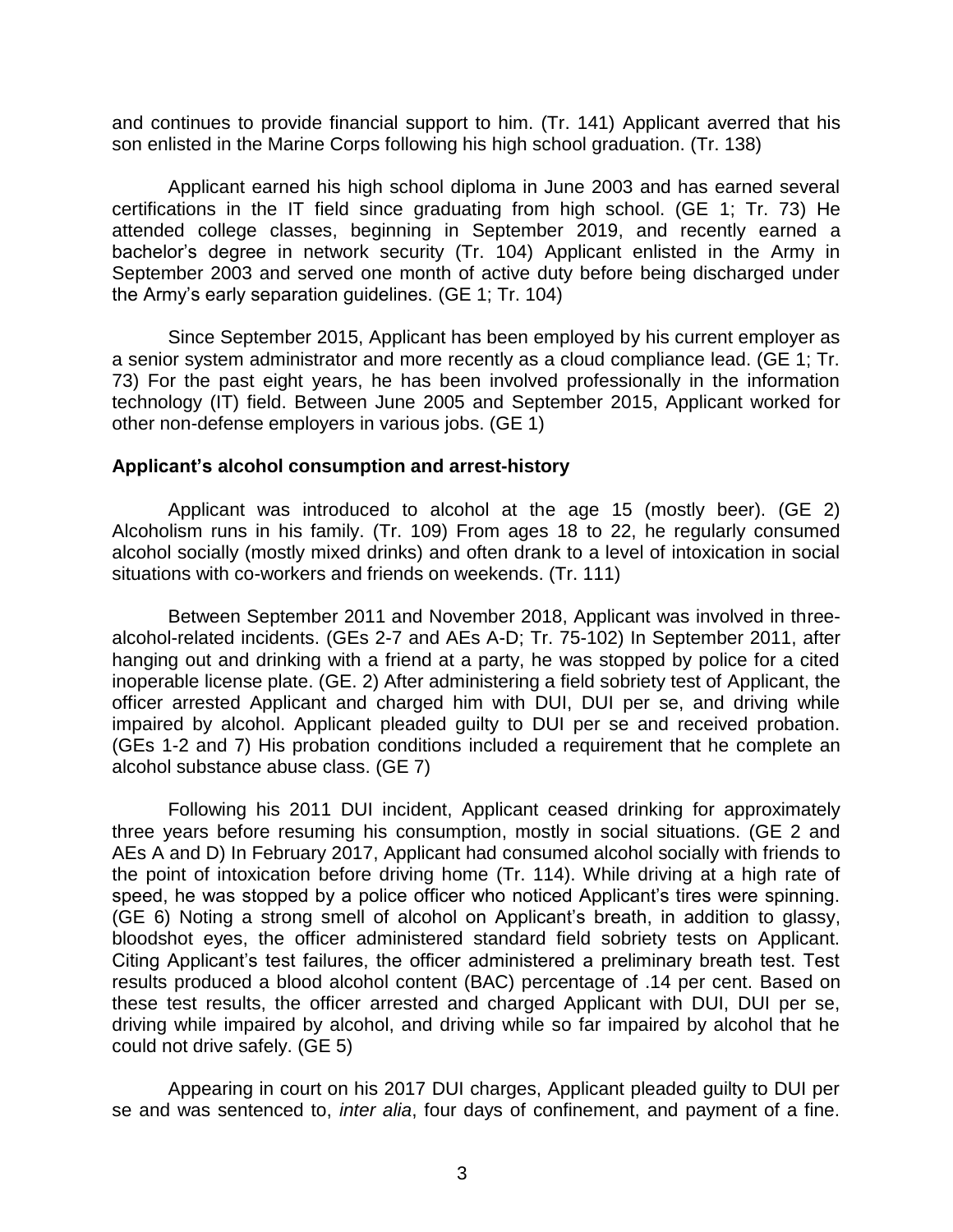(GE 4). Following his DUI incident, Applicant abstained from alcohol for a year before resuming his alcohol consumption in 2018. (GEs 2 and 5)

In November 2018, Applicant was arrested and charged with DUI and other alcohol-related charges after being questioned at the scene of an accident involving Applicant. (GEs 2-4 and AEs A and D). Before leaving a restaurant for home, Applicant consumed three beers and two martinis with friends without feeling intoxicated. (Tr. 126- 129) Arrest reports confirm that Applicant declined to take a sobriety test at the scene and was arrested and charged with four related counts of DUI. (Tr. 126-127) At the request of arresting police at the scene, Applicant was escorted home by a neighbor. (GE 4) In court, Applicant pleaded guilty to DUI in January 2019 and was sentenced to, *inter alia*, two years of confinement (all but 90 days suspended), mandatory outpatient alcohol treatment, and probation through August 2021. (GEs 1-4 and AEs A and D)

 In compliance with his 2018 DUI treatment requirements, Applicant enrolled in an outpatient alcohol counseling and treatment program in January 2019. (AE A) While his treatment counselors did not diagnose him with any form of alcohol disorder, they did recommend his enrollment in Alcoholics Anonymous (AA), and abstain from drinking for the duration of the program. (AE A; Tr.130) The program ran for 26 weeks over a six- month period (2019-2021), during which time Applicant abstained from all alcoholic beverages. (AE A; Tr.130) Applicant successfully completed his 26-week alcohol treatment program in September 2019. (AE A). His program counselors credited him with consistent attendance and active, significant, and introspective group participation. (AE A)

 During his 2019 counseling and treatment program, he was administered three random drug screens, all of which returned negative results in every drug classification (including alcohol). To reinforce his lifestyle changes and the need for total abstinence, his program counselors recommended weekly support meetings for a minimum of three months following his discharge. (AE A) Applicant accepted and complied with the program's abstinence recommendations and weekly support meetings and was credited with successfully completing the program in September 2019. (AE E; Tr. 145-146)

Following his enrollment in his 26-week outpatient program in January 2019, Applicant essentially abstained from alcohol. While he was not recommended to abstain from alcohol entirely by the substance abuse counselor he consulted with in a postdischarge counseling session in September 2021, she did enter a 10-point score from the Michigan Alcohol Screening Test (MAST) she administered to Applicant in her counseling session with him. His counselor was able to neutralize this high point score by characterizing it as a reflection of his past DUI incidents that did not necessarily correlate with the abstinence he practiced since his las DUI incident in 2018. (AE D; Tr. 148) Crediting Applicant with over two years of sustained abstinence, his counselor assigned a positive prognosis to Applicant's ability to keep his alcohol consumption under control. (AE D)

 Since his 2018 DUI incident, Applicant he has consumed alcohol on only two occasions: once in January 2019 and once in a toast at his wedding in October 2021.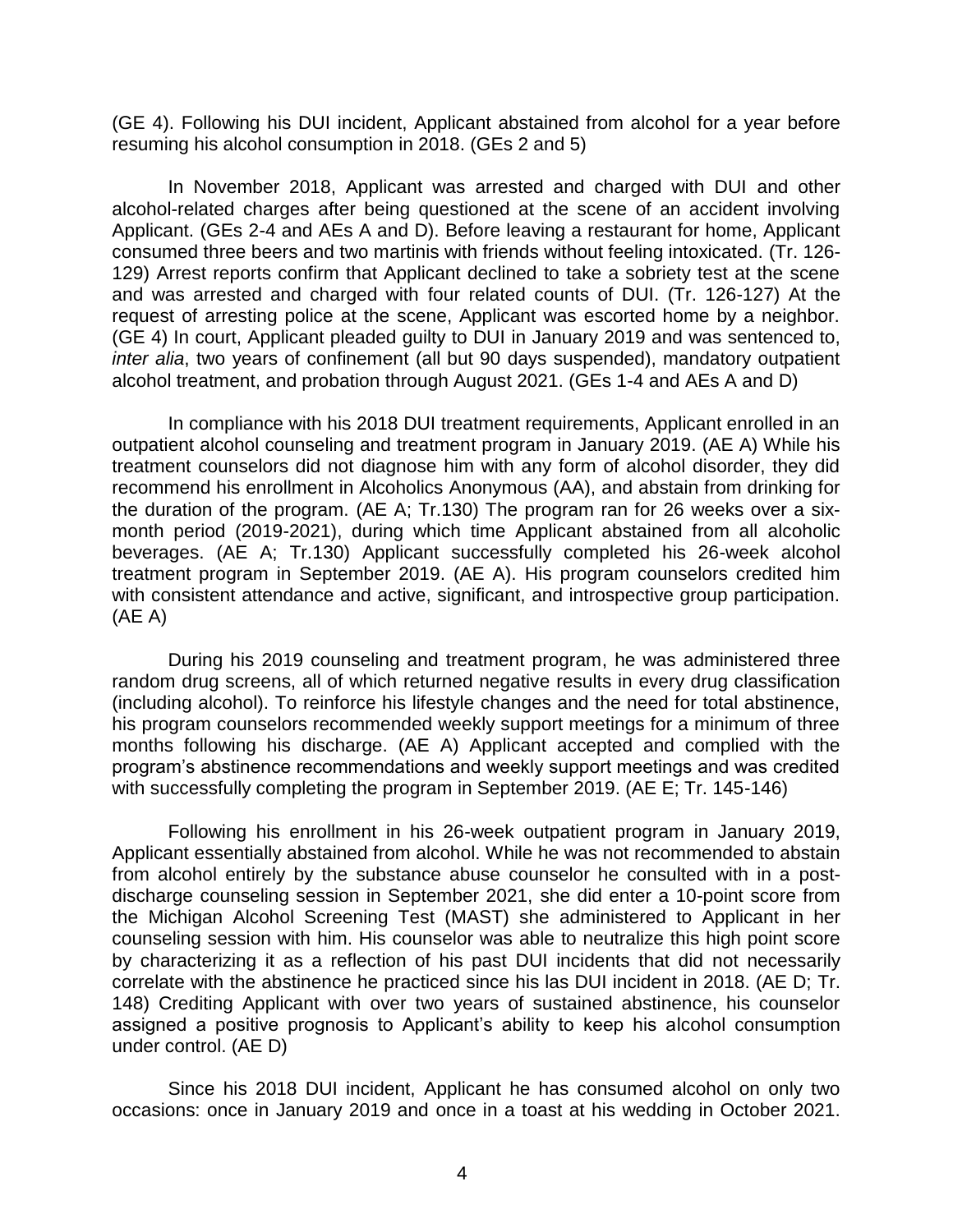(Tr. 30-36, 129-130) He has attended AA meetings regularly between January 2019 and August 2021, and with the support of his spouse and support groups (inclusive of AA), he has maintained his sobriety (save for the two cited exceptions). (AEs A and D-E; Tr. 130-131)

 Further, since his last DUI incident in 2018, Applicant has not been involved in any alcohol-related incidents or abused alcohol in any way. Corroborating his abstinence assurances are negative screen results from three non-randomized drug and alcohol screens conducted in August and September 2021, respectively. (AE C)

### **Endorsements and awards**

 Applicant is well-regarded by his supervisors (past and present), family, and friends who know him (both at work and socially), and are aware of his prior DUI incidents. (Tr. 22-25) AEs B and G; Tr. 45-46) None of his references have seen him him with an exceptional work ethic, trustworthiness, and reliability in the performance of his work responsibilities. (Tr. 22-31, 44-49) Applicant is credited with receiving promotions in recognition of his exceptional contributions and demonstrated strong work ethic. (Tr. 45-48) All of Applicant's supervisors, spouse, and colleagues, past and present, believe that Applicant possesses the level of honesty, trustworthiness, intoxicated, either at work or in non-work situations. (Tr. 32-70) Uniformly, they credited reliability, and judgment requisite for holding a position of trust.

#### **Policies**

 By virtue of the jurisprudential principles recognized by the U.S. Supreme Court  in *Department of the Navy v. Egan*, 484 U.S. 518, 528 (1988), "no one has a 'right' to a security clearance." As Commander in Chief, "the President has the authority to control access to information bearing on national security and to determine whether an individual is sufficiently trustworthy to have access to such information." *Id*. at 527. Eligibility for access to classified information may only be granted "upon a finding that it is clearly consistent with the national interest to do so." Exec. Or. 10865, *Safeguarding*  Classified Information within Industry § 2 (Feb. 20, 1960), as amended.

*Classified Information within Industry* § 2 (Feb. 20, 1960), as amended.<br>Eligibility for a security clearance is predicated upon the applicant meeting the criteria contained in the adjudicative guidelines. These guidelines are not inflexible rules of law. Instead, recognizing the complexities of human behavior, these guidelines are applied in conjunction with an evaluation of the whole person. An administrative judge's overarching adjudicative goal is a fair, impartial, and commonsense decision. An administrative judge must consider all available, reliable information about the person, past and present, favorable and unfavorable.

 The AGs list guidelines to be considered by judges in the decision-making process covering DOHA cases. These AG guidelines take into account factors that could create a potential conflict of interest for the individual applicant, as well as considerations that could affect the individual's reliability, trustworthiness, and ability to protect classified information.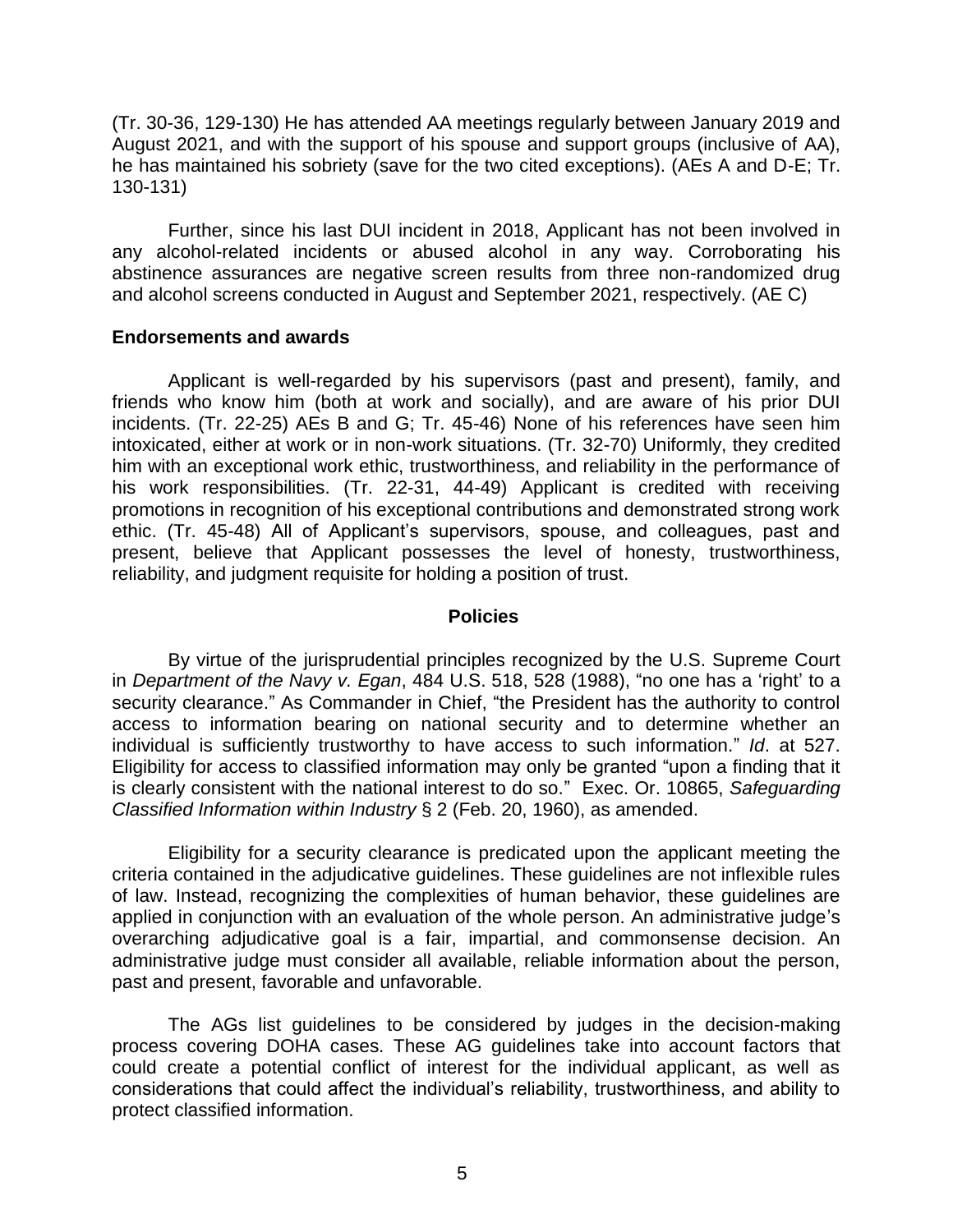The AG guidelines include conditions that could raise a security concern and may be disqualifying (disqualifying conditions), if any, and all of the conditions that could mitigate security concerns, if any. These guidelines must be considered before deciding whether or not a security clearance should be granted, continued, or denied. Although, the guidelines do not require judges to place exclusive reliance on the enumerated disqualifying and mitigating conditions in the guidelines in arriving at a decision.

 In addition to the relevant AGs, judges must take into account the pertinent considerations for assessing extenuation and mitigation set forth in ¶ 2(a) of the AGs, which are intended to assist the judges in reaching a fair and impartial, commonsense decision based on a careful consideration of the pertinent guidelines within the context of an applicant's life to enable predictive judgments to be made about whether the of the whole person. The adjudicative process is designed to examine a sufficient period applicant is an acceptable security risk.

 When evaluating an applicant's conduct, the relevant guidelines are to be considered together with the following ¶ 2(d) factors: (1) the nature, extent, and seriousness of the conduct; (2) the circumstances surrounding the conduct, to include knowledgeable participation; (3) the frequency and recency of the conduct; (4) the individual's age and maturity at the time of the conduct; (5) the extent to which participation is voluntary; (6) the presence or absence of rehabilitation and other permanent behavioral changes; (7) the motivation of the conduct; (8) the potential for pressure, coercion, exploitation, or duress; and (9) the likelihood of continuation or recurrence.

 Viewing the issues raised and evidence as a whole, the following individual guidelines are pertinent herein:

### **Alcohol Consumption**

 exercise of questionable judgment or the failure to control impulses, and can raise questions about an individual's reliability and trustworthiness.  *The Concern*: Excessive alcohol consumption often leads to the AG ¶ 21.

### **Burdens of Proof**

 The Government reposes a high degree of trust and confidence in persons with access to classified information. This relationship transcends normal duty hours and endures throughout off-duty hours. Decisions include, by necessity, consideration of the possible risk the applicant may deliberately or inadvertently fail to safeguard classified information. Such decisions entail a certain degree of legally permissible extrapolation about potential, rather than actual, risk of compromise of classified information. Clearance decisions must be "in terms of the national interest and shall in no sense be a determination as to the loyalty of the applicant concerned." *See* Exec. Or. 10865 § 7. *See also* Exec. Or. 12968 (Aug. 2, 1995), § 3.1.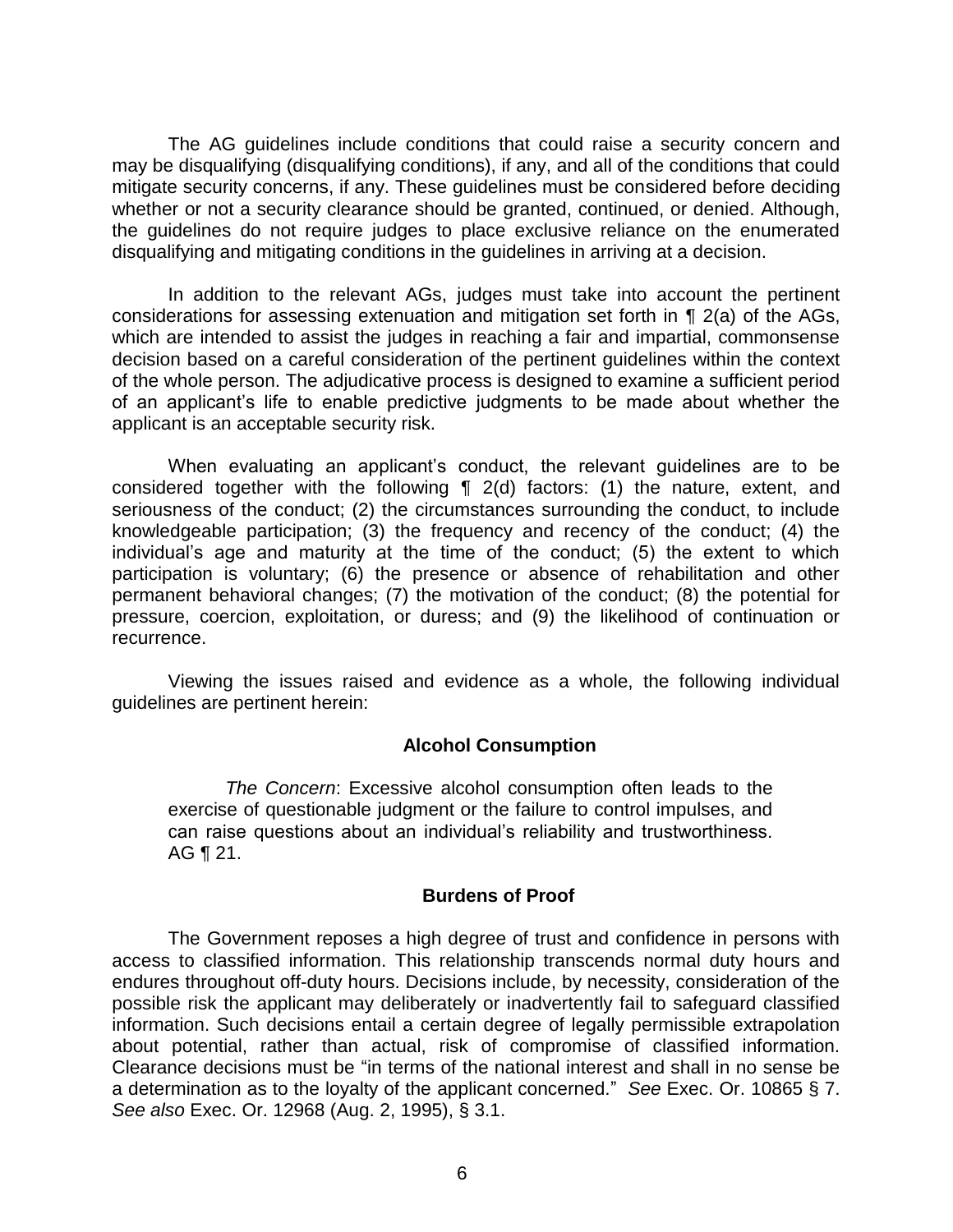Initially, the Government must establish, by substantial evidence, conditions in the personal or professional history of the applicant that may disqualify the applicant from being eligible for access to classified information. The Government has the burden of establishing controverted facts alleged in the SOR. *See Egan*, 484 U.S. at 531. "Substantial evidence" is "more than a scintilla but less than a preponderance." *See v. Washington Metro. Area Transit Auth.*, 36 F.3d 375, 380 (4<sup>th</sup> Cir. 1994). The quidelines presume a nexus or rational connection between proven conduct under any of the criteria listed therein and an applicant's security suitability. *See* ISCR Case No. 95-0611 at 2 (App. Bd. May 2, 1996).

 Once the Government establishes a disqualifying condition by substantial evidence, the burden shifts to the applicant to rebut, explain, extenuate, or mitigate the facts. Directive ¶ E3.1.15. An applicant "has the ultimate burden of demonstrating that it is clearly consistent with the national interest to grant or continue his [or her] security clearance." ISCR Case No. 01-20700 at 3 (App. Bd. Dec. 19, 2002). The burden of disproving a disqualifying condition never shifts to the Government. *See* ISCR Case No. 02-31154 at 5 (App. Bd. Sep. 22, 2005). "[S]ecurity clearance determinations should err, if they must, on the side of denials." *Egan*, 484 U.S. at 531; *see* AG ¶ 2(b).

#### **Analysis**

 Security concerns are raised over Applicant's multiple alcohol-related incidents between 2011 and 2018 (three in all). All of his DUIs arrests were followed by Applicant guilty pleas and imposed sentences. On the strength of the evidence documented in the record, two disqualifying conditions (DCs) of the alcohol consumption guideline apply: DCs ¶¶ 22(a), "alcohol-related incidents away from work, such as driving while under the influence, fighting, child or spouse abuse, disturbing the peace, or other incidents of concern, regardless of the frequency of the individual's alcohol use or whether the individual has been diagnosed with alcohol use disorder," and 22(c), "habitual or binge consumption of alcohol to the point of impaired judgment, regardless of whether the individual is diagnosed with alcohol abuse disorder," are applicable to the facts of record in Applicant's case.

 Evaluation by Applicant's substance abuse counselors in 2019, and again in 2021 in a post-discharge session, produced no diagnostic alcohol assessment, but credited Applicant with a positive prognosis that took into account his past two-plus years of abstinence and offered a positive impression of his ability to sustain his abstinence in the future. By all reported accounts, Applicant has fulfilled the promise and expectations his counselor placed in him and has maintained his continued abstinence from all alcohol products.

 While alcohol abuse disorder has been held by the Appeal Board to pose a risk that a person under the influence of alcohol could mishandle or fail to properly safeguard classified information *(see* ISCR Case No. 95-0731 at 3 (App. Bd. Sept. 1996); ISCR Case No. 94-1081 at 5 (App. Bd. August 1995), Applicant has recognized his mistakes implicit in the DUI incidents he was involved in, and has taken important